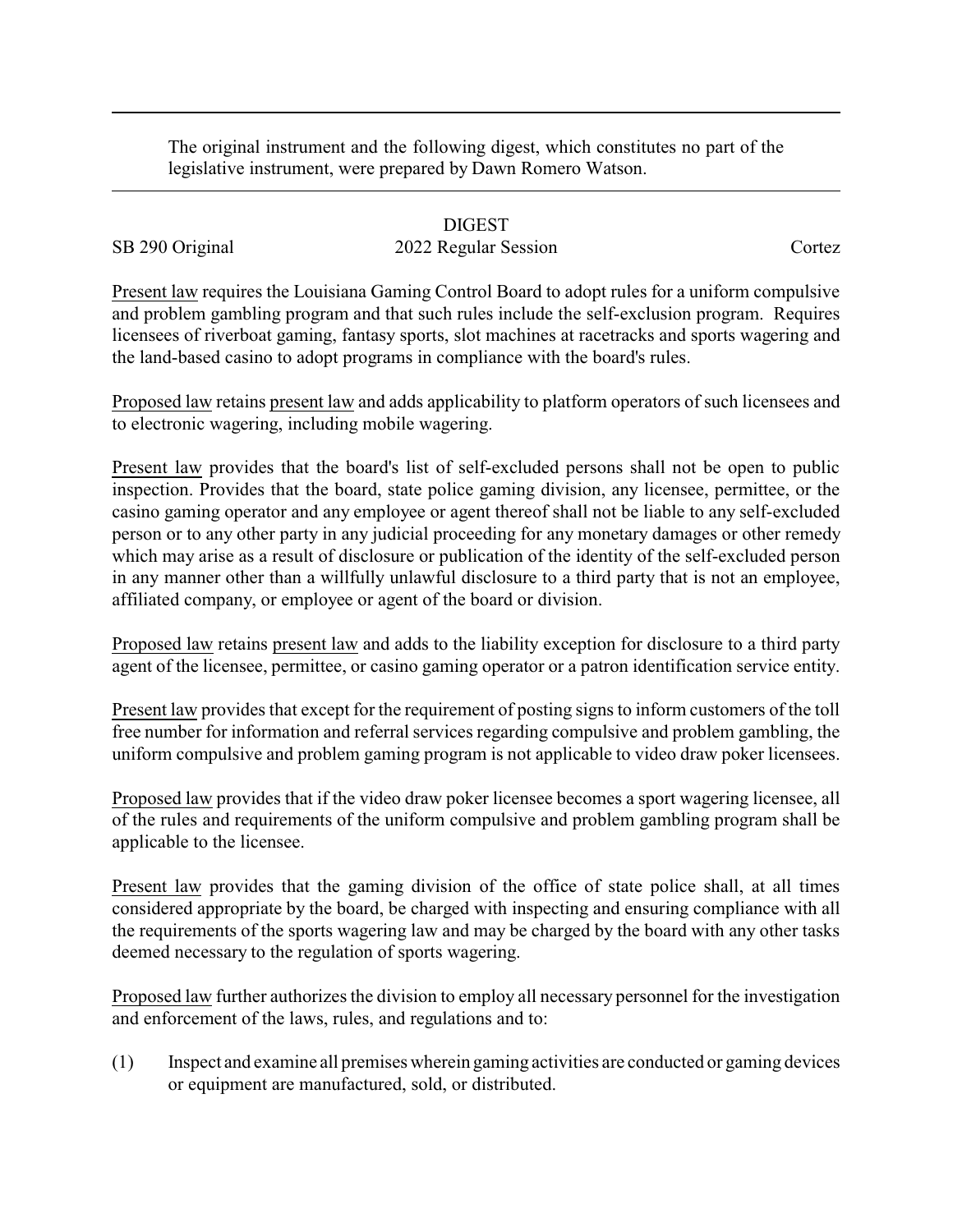- (2) Inspect all gaming equipment and gaming supplies.
- (3) Summarily seize and remove and impound any gaming devices, equipment, gaming documents, information, or gaming supplies for the purpose of examination and inspection.
- (4) Initiate actions for violations of present law or of rules of the board or the division and defend appeals therefrom.
- (5) Demand access to inspect, examine, photocopy, and audit all papers, books, and records of licensees and permittees.
- (6) For the purpose of conducting audits after the cessation of gaming by a licensee or permittee, require the former licensee or permittee to furnish, upon demand of the division, books, papers, and records as necessary to conduct the audits. Requires a former licensee or permittee to maintain all books, papers, and records necessary for audits for a period of three years after the date of the expiration or cancellation of gaming activities.
- (7) In enforcing the provisions of present law: (a) deny an application; (b) limit or restrict a license or a permit; (c) suspend or revoke a license or a permit; (d) issue any orders deemed necessary to carry out the intent of present law; and (e) impose a penalty on a person licensed or permitted or previously approved.
- (8) Issue subpoenas and compel the attendance of witnesses; administer oaths; require testimony under oath before the division in the course of an investigation or a hearing; and punish, as contempt, the failure to obey its orders.
- (9) Issue written interrogatories.
- (10) Issue an emergency order for not more than 10 days: (a) suspending, limiting, or conditioning a license or permit; (b) requiring a licensee to keep an individual from the licensed premises; (c) prohibiting payment for services rendered; or (d) prohibiting payment of profits, income, or accruals on investment in the licensee, permittee, or its operations.
- (11) Conduct investigative hearings concerning the conduct of gaming and gaming operations.

Proposed law provides factors for the division to consider in determining appropriate sanctions in a particular case.

Present law provides that licensees or operators are taxed on net gaming proceeds. "Net gaming proceeds" is defined as the amount equal to the total gross revenue of all wagers placed by patrons less the total amount of all winnings paid out to patrons and the amount of eligible promotional play. Eligible promotional play equals the amount of dollars directly attributable to promotional play wagers related to sports wagering and actually redeemed by players and patrons.

Present law limits eligible promotional play to not more than \$5M per calendar year per licensee.